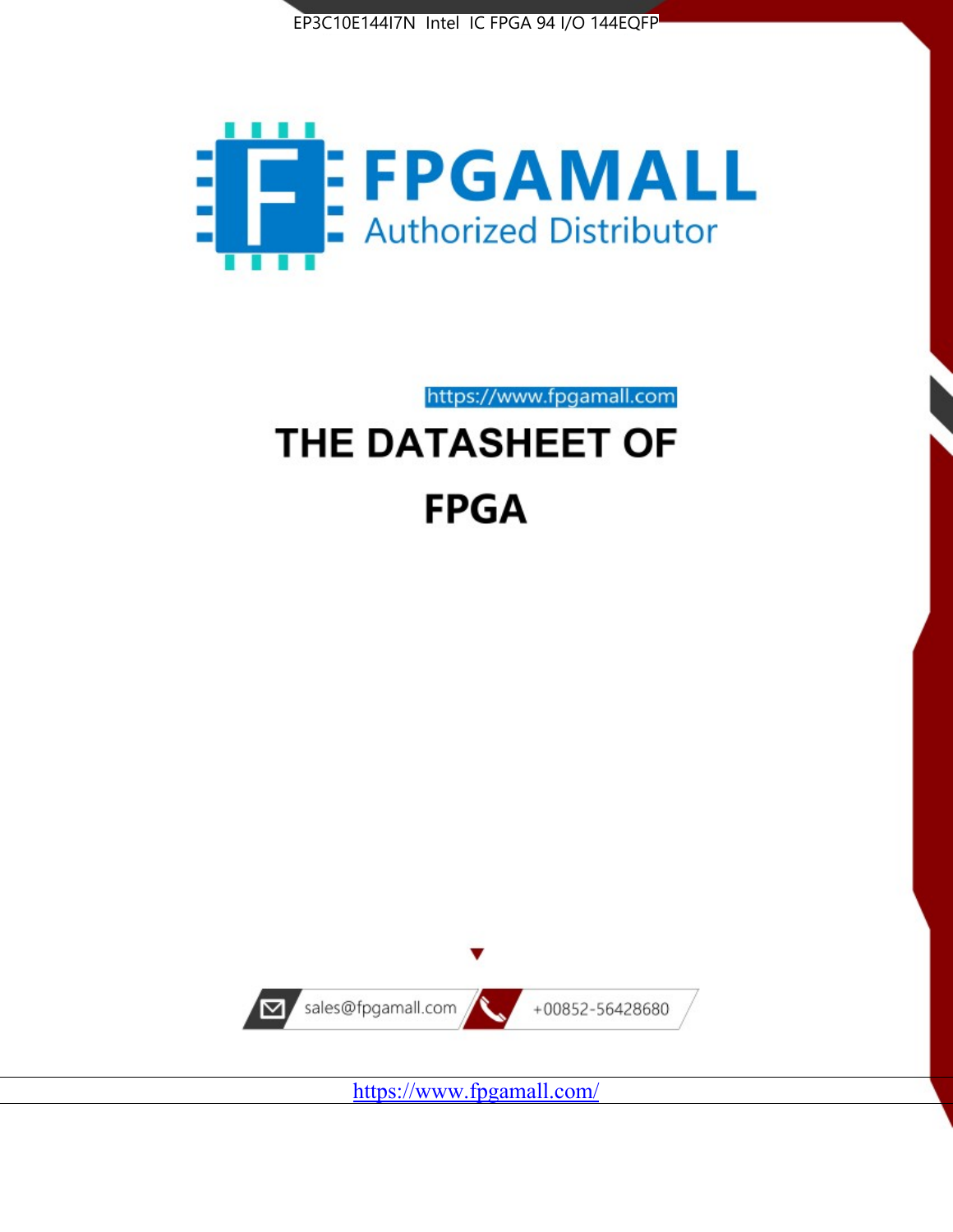EP3C10E144I7N Intel IC FPGA 94 I/O 144EQFP



# **1. Cyclone III Device Family Overview**

**CIII51001-2.4**

Cyclone® III device family offers a unique combination of high functionality, low power and low cost. Based on Taiwan Semiconductor Manufacturing Company (TSMC) low-power (LP) process technology, silicon optimizations and software features to minimize power consumption, Cyclone III device family provides the ideal solution for your high-volume, low-power, and cost-sensitive applications. To address the unique design needs, Cyclone III device family offers the following two variants:

- Cyclone III—lowest power, high functionality with the lowest cost
- Cyclone III LS—lowest power FPGAs with security

With densities ranging from about 5,000 to 200,000 logic elements (LEs) and 0.5 Megabits (Mb) to 8 Mb of memory for less than  $\frac{1}{4}$  watt of static power consumption, Cyclone III device family makes it easier for you to meet your power budget. Cyclone III LS devices are the first to implement a suite of security features at the silicon, software, and intellectual property (IP) level on a low-power and high-functionality FPGA platform. This suite of security features protects the IP from tampering, reverse engineering and cloning. In addition, Cyclone III LS devices support design separation which enables you to introduce redundancy in a single chip to reduce size, weight, and power of your application.

This chapter contains the following sections:

- "Cyclone III Device Family Features" on page 1–1
- "Cyclone III Device Family Architecture" on page 1–6
- "Reference and Ordering Information" on page 1–12

### **Cyclone III Device Family Features**

Cyclone III device family offers the following features:

#### **Lowest Power FPGAs**

- Lowest power consumption with TSMC low-power process technology and Altera® power-aware design flow
- Low-power operation offers the following benefits:
	- Extended battery life for portable and handheld applications
	- Reduced or eliminated cooling system costs
	- Operation in thermally-challenged environments
- Hot-socketing operation support

@ 2012 Altera Corporation. All rights reserved. ALTERA, ARRIA, CYCLONE, HARDCOPY, MAX, MEGACORE, NIOS, QUARTUS and STRATIX words and logos are trademarks of Altera Corporation and registered in the U.S. Patent and Trademar



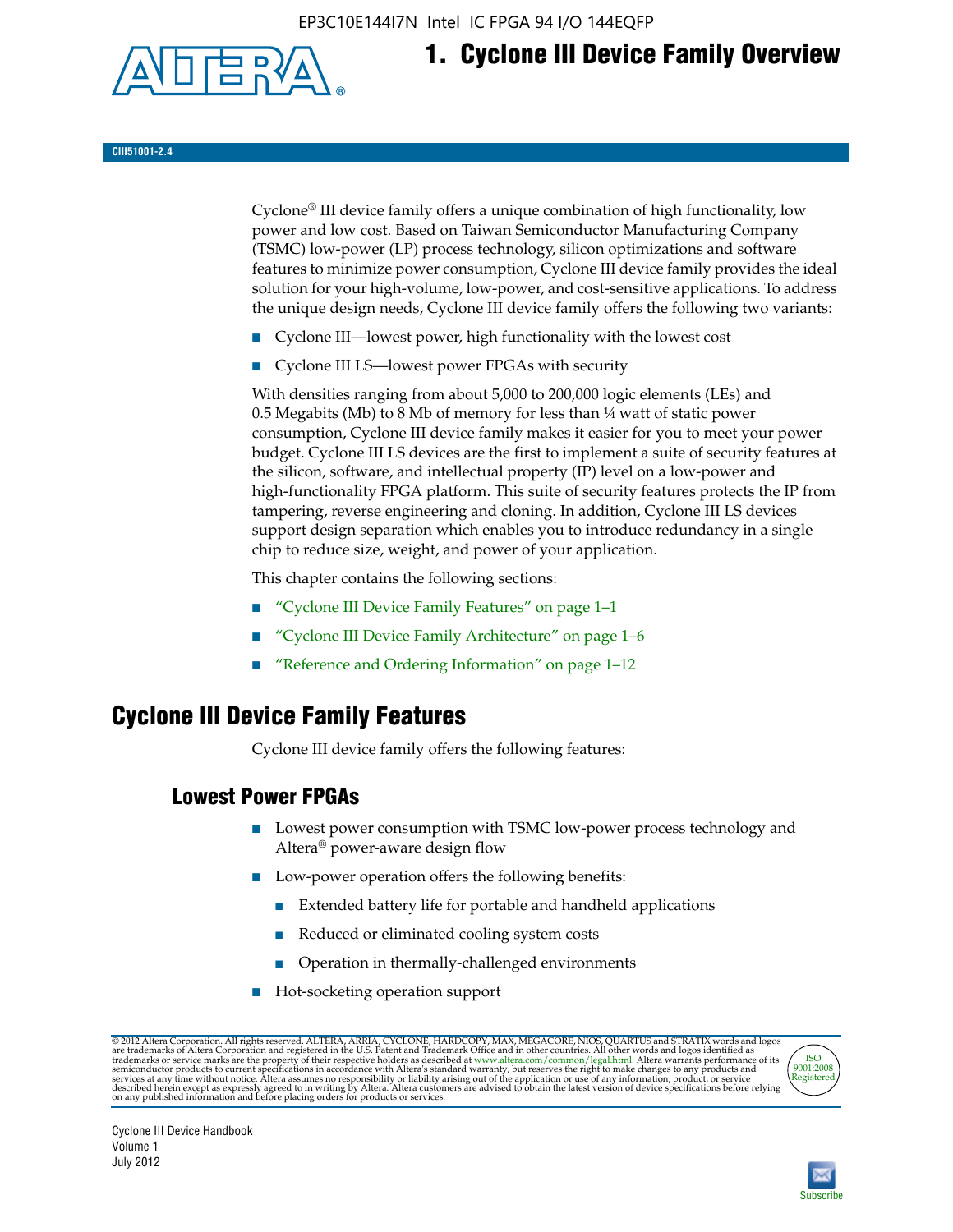#### **Design Security Feature**

Cyclone III LS devices offer the following design security features:

- Configuration security using advanced encryption standard (AES) with 256-bit volatile key
- **■** Routing architecture optimized for design separation flow with the Quartus<sup>®</sup> II software
	- Design separation flow achieves both physical and functional isolation between design partitions
- Ability to disable external JTAG port
- Error Detection (ED) Cycle Indicator to core
	- Provides a pass or fail indicator at every ED cycle
	- Provides visibility over intentional or unintentional change of configuration random access memory (CRAM) bits
- Ability to perform zeroization to clear contents of the FPGA logic, CRAM, embedded memory, and AES key
- Internal oscillator enables system monitor and health check capabilities

#### **Increased System Integration**

- High memory-to-logic and multiplier-to-logic ratio
- High I/O count, low-and mid-range density devices for user I/O constrained applications
	- Adjustable I/O slew rates to improve signal integrity
	- Supports I/O standards such as LVTTL, LVCMOS, SSTL, HSTL, PCI, PCI-X, LVPECL, bus LVDS (BLVDS), LVDS, mini-LVDS, RSDS, and PPDS
	- Supports the multi-value on-chip termination (OCT) calibration feature to eliminate variations over process, voltage, and temperature (PVT)
- Four phase-locked loops (PLLs) per device provide robust clock management and synthesis for device clock management, external system clock management, and I/O interfaces
	- Five outputs per PLL
	- Cascadable to save I/Os, ease PCB routing, and reduce jitter
	- Dynamically reconfigurable to change phase shift, frequency multiplication or division, or both, and input frequency in the system without reconfiguring the device
- Remote system upgrade without the aid of an external controller
- Dedicated cyclical redundancy code checker circuitry to detect single-event upset (SEU) issues
- Nios<sup>®</sup> II embedded processor for Cyclone III device family, offering low cost and custom-fit embedded processing solutions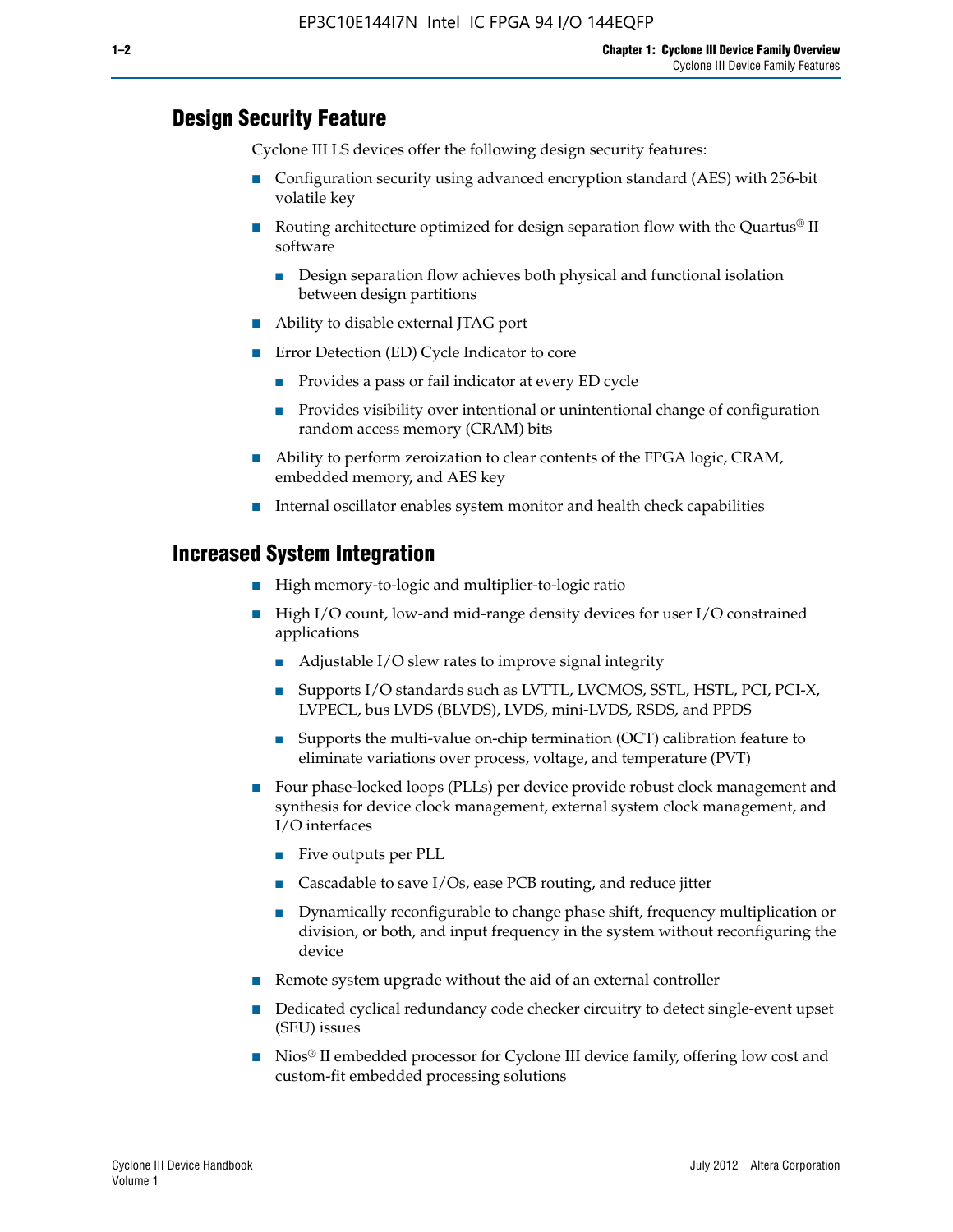- Wide collection of pre-built and verified IP cores from Altera and Altera Megafunction Partners Program (AMPP) partners
- Supports high-speed external memory interfaces such as DDR, DDR2, SDR SDRAM, and QDRII SRAM
	- Auto-calibrating PHY feature eases the timing closure process and eliminates variations with PVT for DDR, DDR2, and QDRII SRAM interfaces

Cyclone III device family supports vertical migration that allows you to migrate your device to other devices with the same dedicated pins, configuration pins, and power pins for a given package-across device densities. This allows you to optimize device density and cost as your design evolves.

Table 1–1 lists Cyclone III device family features.

**Table 1–1. Cyclone III Device Family Features**

| <b>Family</b> | <b>Device</b> | <b>Logic</b><br><b>Elements</b> | <b>Number of</b><br>M9K<br><b>Blocks</b> | <b>Total RAM</b><br><b>Bits</b> | 18 x 18<br><b>Multipliers</b> | <b>PLLs</b>    | Global<br><b>Clock</b><br><b>Networks</b> | <b>Maximum</b><br>User I/Os |
|---------------|---------------|---------------------------------|------------------------------------------|---------------------------------|-------------------------------|----------------|-------------------------------------------|-----------------------------|
|               | EP3C5         | 5,136                           | 46                                       | 423,936                         | 23                            | $\overline{2}$ | 10                                        | 182                         |
|               | EP3C10        | 10,320                          | 46                                       | 423,936                         | 23                            | $\overline{2}$ | 10                                        | 182                         |
|               | EP3C16        | 15,408                          | 56                                       | 516,096                         | 56                            | 4              | 20                                        | 346                         |
|               | EP3C25        | 24,624                          | 66                                       | 608,256                         | 66                            | 4              | 20                                        | 215                         |
| Cyclone III   | EP3C40        | 39,600                          | 126                                      | 1,161,216                       | 126                           | 4              | 20                                        | 535                         |
|               | EP3C55        | 55,856                          | 260                                      | 2,396,160                       | 156                           | 4              | 20                                        | 377                         |
|               | EP3C80        | 81,264                          | 305                                      | 2,810,880                       | 244                           | 4              | 20                                        | 429                         |
|               | EP3C120       | 119,088                         | 432                                      | 3,981,312                       | 288                           | 4              | 20                                        | 531                         |
|               | EP3CLS70      | 70,208                          | 333                                      | 3,068,928                       | 200                           | 4              | 20                                        | 429                         |
| Cyclone III   | EP3CLS100     | 100,448                         | 483                                      | 4,451,328                       | 276                           | 4              | 20                                        | 429                         |
| LS            | EP3CLS150     | 150,848                         | 666                                      | 6,137,856                       | 320                           | 4              | 20                                        | 429                         |
|               | EP3CLS200     | 198,464                         | 891                                      | 8,211,456                       | 396                           | 4              | 20                                        | 429                         |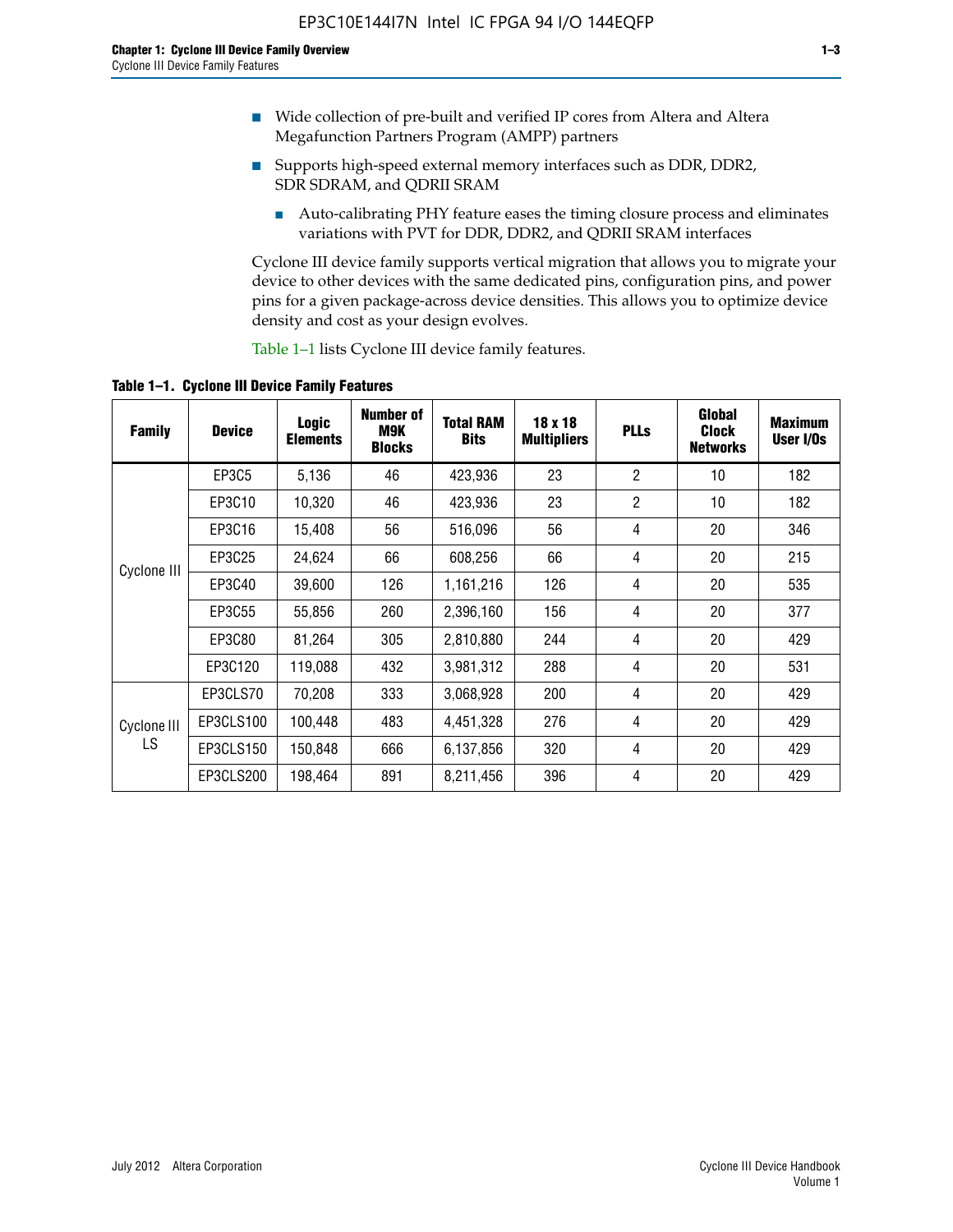Table 1–2 lists Cyclone III device family package options, I/O pins, and differential channel counts.

| <b>Family</b> | <b>Package</b> | E144 $(7)$ | M164     | P240                     | F256       | <b>U256</b> | F324                     | F484                    | U484                   | F780         |
|---------------|----------------|------------|----------|--------------------------|------------|-------------|--------------------------|-------------------------|------------------------|--------------|
|               | EP3C5          | 94, 22     | 4106, 28 |                          | 4182,68    | 182,68      |                          |                         |                        |              |
|               | EP3C10         | 94, 22     | 106, 28  | $\overline{\phantom{0}}$ | 182, 68    | 182, 68     |                          |                         |                        |              |
|               | EP3C16         | 84, 19     | 92, 23   | 4160, 47                 | 168, 55    | 168, 55     | $\overline{\phantom{0}}$ | $4346, 140$ $4346, 140$ |                        |              |
| Cyclone III   | EP3C25         | 82, 18     |          | 148, 43                  | $-156, 54$ | 156, 54     | 215, 83                  |                         |                        |              |
| (8)           | EP3C40         |            |          | 128, 26                  |            |             | 195, 61                  | 331, 127                | 331, 127               | 4535, 227(6) |
|               | EP3C55         |            |          |                          |            |             |                          | 327, 135                | 327, 135               | 377, 163     |
|               | EP3C80         |            |          |                          |            |             |                          | 295, 113                | $\downarrow$ 295, 113  | 429, 181     |
|               | EP3C120        |            |          |                          |            |             |                          | 283, 106                |                        | 531, 233     |
|               | EP3CLS70       |            |          |                          |            |             |                          | 294, 113                | 294, 113               | 429, 181     |
| Cyclone III   | EP3CLS100      |            |          |                          |            |             |                          | 294, 113                | $\frac{1}{2}$ 294, 113 | 429, 181     |
| LS.           | EP3CLS150      |            |          |                          |            |             |                          | 226, 87                 |                        | 429, 181     |
|               | EP3CLS200      |            |          |                          |            |             |                          | 226, 87                 |                        | 429, 181     |

|  | Table 1–2. Cyclone III Device Family Package Options, I/O pin and Differential Channel Counts (1), (2), (3), (4), (5) |  |  |  |  |  |  |  |  |
|--|-----------------------------------------------------------------------------------------------------------------------|--|--|--|--|--|--|--|--|
|--|-----------------------------------------------------------------------------------------------------------------------|--|--|--|--|--|--|--|--|

**Notes to Table 1–2:**

(1) For each device package, the first number indicates the number of the I/O pin; the second number indicates the differential channel count.

(2) For more information about device packaging specifications, refer to the Cyclone III [Package and Thermal Resistance](http://www.altera.com/support/devices/packaging/specifications/pkg-pin/dev-package-listing.jsp?device=Cyclone_III) webpage.

(3) The I/O pin numbers are the maximum I/O counts (including clock input pins) supported by the device package combination and can be affected by the configuration scheme selected for the device.

(4) All packages are available in lead-free and leaded options.

(5) Vertical migration is not supported between Cyclone III and Cyclone III LS devices.

(6) The EP3C40 device in the F780 package supports restricted vertical migration. Maximum user I/Os are restricted to 510 I/Os if you enable migration to the EP3C120 and are using voltage referenced I/O standards. If you are not using voltage referenced I/O standards, you can increase the maximum number of I/Os.

(7) The E144 package has an exposed pad at the bottom of the package. This exposed pad is a ground pad that must be connected to the ground plane on your PCB. Use this exposed pad for electrical connectivity and not for thermal purposes.

(8) All Cyclone III device UBGA packages are supported by the Quartus II software version 7.1 SP1 and later, with the exception of the UBGA packages of EP3C16, which are supported by the Quartus II software version 7.2.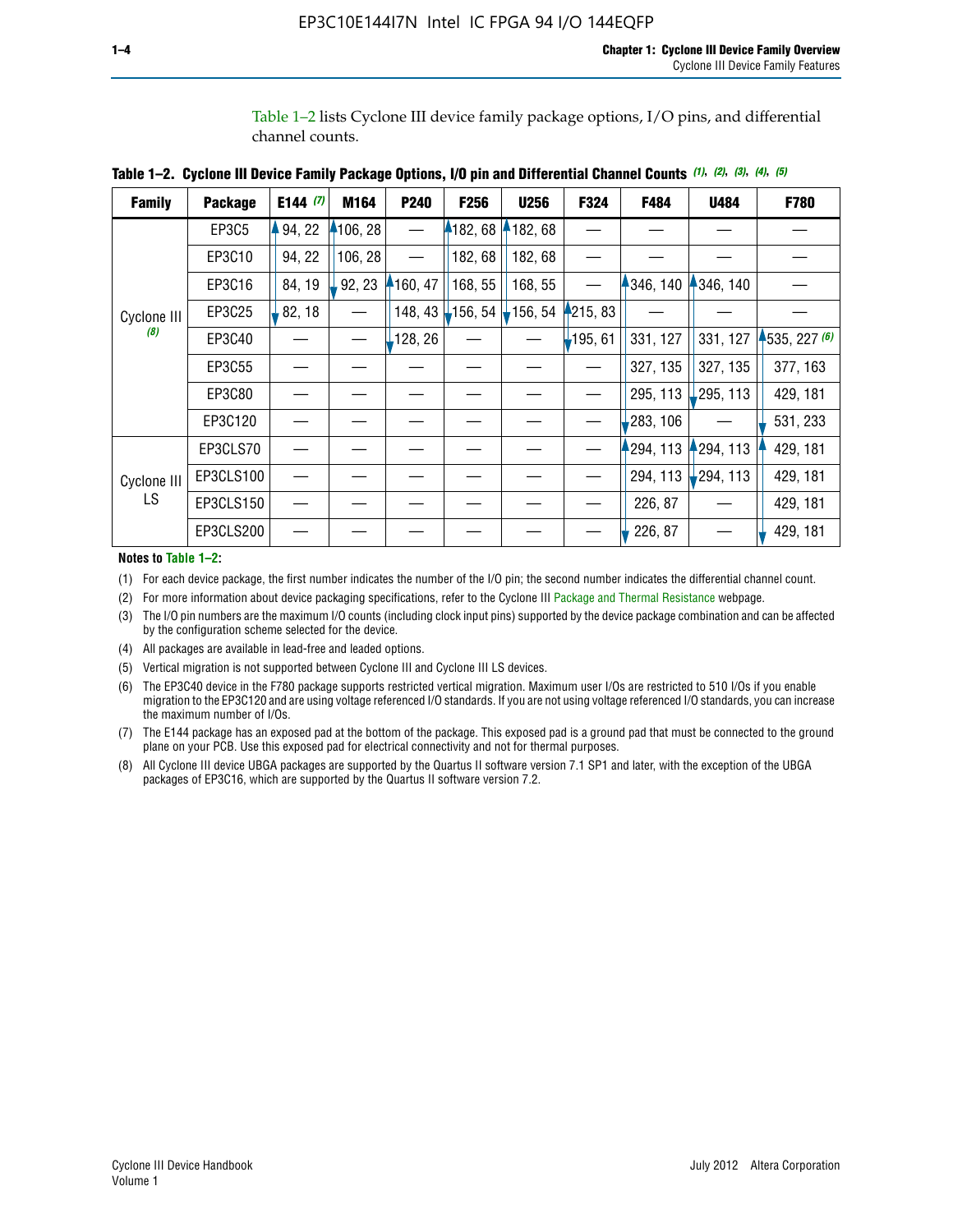Table 1–3 lists Cyclone III device family package sizes.

| <b>Family</b>  | <b>Package</b>   | Pitch (mm) | Nominal Area (mm <sup>2</sup> ) | Length x Width (mm $\times$ mm) | Height (mm) |
|----------------|------------------|------------|---------------------------------|---------------------------------|-------------|
|                | E144             | 0.5        | 484                             | $22 \times 22$                  | 1.60        |
|                | M164             | 0.5        | 64                              | $8 \times 8$                    | 1.40        |
|                | P <sub>240</sub> | 0.5        | 1197                            | $34.6 \times 34.6$              | 4.10        |
|                | F <sub>256</sub> | 1.0        | 289                             | $17 \times 17$                  | 1.55        |
| Cyclone III    | U256             | 0.8        | 196                             | $14 \times 14$                  | 2.20        |
|                | F324             | 1.0        | 361                             | $19 \times 19$                  | 2.20        |
|                | F484             | 1.0        | 529                             | $23 \times 23$                  | 2.60        |
|                | U484             | 0.8        | 361                             | $19 \times 19$                  | 2.20        |
|                | F780             | 1.0        | 841                             | $29 \times 29$                  | 2.60        |
|                | F484             | 1.0        | 529                             | $23 \times 23$                  | 2.60        |
| Cyclone III LS | U484             | 0.8        | 361                             | $19 \times 19$                  | 2.20        |
|                | F780             | 1.0        | 841                             | $29 \times 29$                  | 2.60        |

**Table 1–3. Cyclone III Device Family Package Sizes**

Table 1–4 lists Cyclone III device family speed grades.

**Table 1–4. Cyclone III Device Family Speed Grades (Part 1 of 2)**

| <b>Family</b> | <b>Device</b> | E144              | M164          | <b>P240</b> | F <sub>256</sub>      | <b>U256</b>           | F324                  | F484                  | U484                  | <b>F780</b>       |
|---------------|---------------|-------------------|---------------|-------------|-----------------------|-----------------------|-----------------------|-----------------------|-----------------------|-------------------|
|               | <b>EP3C5</b>  | C7, C8,<br>I7, A7 | C7, C8,<br>17 |             | C6, C7,<br>C8, I7, A7 | C6, C7,<br>C8, I7, A7 |                       |                       |                       |                   |
|               | EP3C10        | C7, C8,<br>17, A7 | C7, C8,<br>17 |             | C6, C7,<br>C8, I7, A7 | C6, C7,<br>C8, I7, A7 |                       |                       |                       |                   |
|               | EP3C16        | C7, C8,<br>17, A7 | C7, C8,<br>17 | C8          | C6, C7,<br>C8, I7, A7 | C6, C7,<br>C8, I7, A7 |                       | C6, C7,<br>C8, I7, A7 | C6, C7,<br>C8, I7, A7 |                   |
| Cyclone III   | EP3C25        | C7, C8,<br>17, A7 |               | C8          | C6, C7,<br>C8, I7, A7 | C6, C7,<br>C8, I7, A7 | C6, C7,<br>C8, I7, A7 |                       |                       |                   |
|               | EP3C40        |                   |               | C8          |                       |                       | C6, C7,<br>C8, I7, A7 | C6, C7,<br>C8, I7, A7 | C6, C7,<br>C8, I7, A7 | C6, C7,<br>C8, 17 |
|               | EP3C55        |                   |               |             |                       |                       |                       | C6, C7,<br>C8, 17     | C6, C7,<br>C8, 17     | C6, C7,<br>C8, 17 |
|               | EP3C80        |                   |               |             |                       |                       |                       | C6, C7,<br>C8, 17     | C6, C7,<br>C8, 17     | C6, C7,<br>C8, 17 |
|               | EP3C120       |                   |               |             |                       |                       |                       | C7, C8, I7            |                       | C7, C8,<br>17     |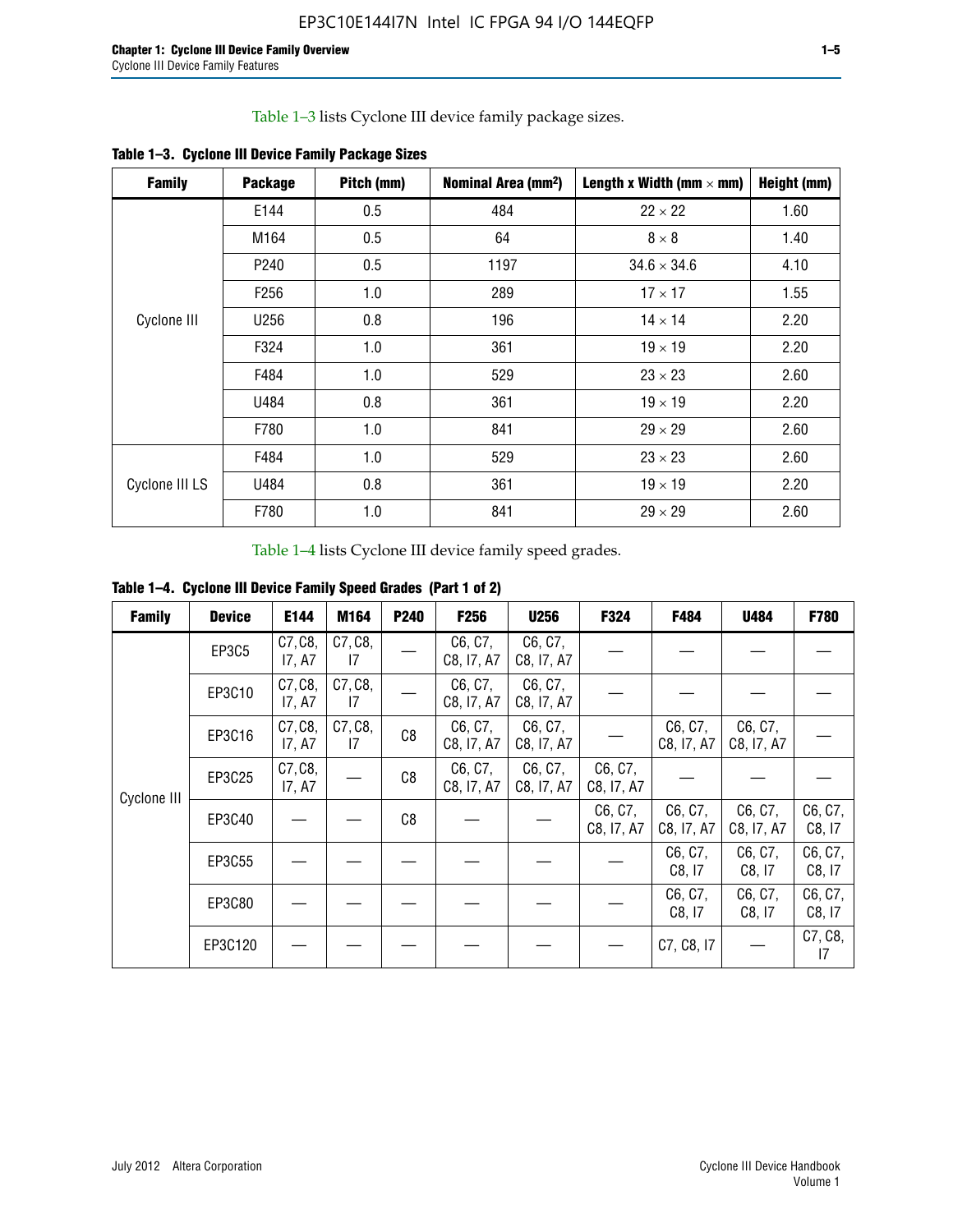|  | Table 1–4. Cyclone III Device Family Speed Grades (Part 2 of 2) |  |
|--|-----------------------------------------------------------------|--|
|--|-----------------------------------------------------------------|--|

| <b>Family</b> | <b>Device</b> | E144 | M164 | P240 | <b>F256</b> | <b>U256</b> | F324 | F484       | U484       | <b>F780</b>   |
|---------------|---------------|------|------|------|-------------|-------------|------|------------|------------|---------------|
|               | EP3CLS70      |      |      |      |             |             |      | C7, C8, I7 | C7, C8, I7 | C7, C8,       |
| Cyclone III   | EP3CLS100     |      |      |      |             |             |      | C7, C8, I7 | C7, C8, I7 | C7, C8,       |
| LS            | EP3CLS150     |      |      |      |             |             |      | C7, C8, I7 |            | C7, C8,<br>17 |
|               | EP3CLS200     |      |      |      |             |             |      | C7, C8, I7 |            | C7, C8,<br>17 |

Table 1–5 lists Cyclone III device family configuration schemes.

| TABLE 1-9. CYCLUIC III DEVICE FAILIIIY CUILILUM ALIUII SCIIEIIIES |                    |                       |  |  |  |
|-------------------------------------------------------------------|--------------------|-----------------------|--|--|--|
| <b>Configuration Scheme</b>                                       | <b>Cyclone III</b> | <b>Cyclone III LS</b> |  |  |  |
| Active serial (AS)                                                |                    |                       |  |  |  |
| Active parallel (AP)                                              |                    |                       |  |  |  |
| Passive serial (PS)                                               |                    |                       |  |  |  |
| Fast passive parallel (FPP)                                       |                    |                       |  |  |  |
| Joint Test Action Group (JTAG)                                    |                    |                       |  |  |  |

**Table 1–5. Cyclone III Device Family Configuration Schemes**

## **Cyclone III Device Family Architecture**

Cyclone III device family includes a customer-defined feature set that is optimized for portable applications and offers a wide range of density, memory, embedded multiplier, and I/O options. Cyclone III device family supports numerous external memory interfaces and I/O protocols that are common in high-volume applications. The Quartus II software features and parameterizable IP cores make it easier for you to use the Cyclone III device family interfaces and protocols.

The following sections provide an overview of the Cyclone III device family features.

#### **Logic Elements and Logic Array Blocks**

The logic array block (LAB) consists of 16 logic elements and a LAB-wide control block. An LE is the smallest unit of logic in the Cyclone III device family architecture. Each LE has four inputs, a four-input look-up table (LUT), a register, and output logic. The four-input LUT is a function generator that can implement any function with four variables.

f For more information about LEs and LABs, refer to the *[Logic Elements and Logic Array](http://www.altera.com/literature/hb/cyc3/cyc3_ciii51002.pdf)  [Blocks in the Cyclone III Device Family](http://www.altera.com/literature/hb/cyc3/cyc3_ciii51002.pdf)* chapter.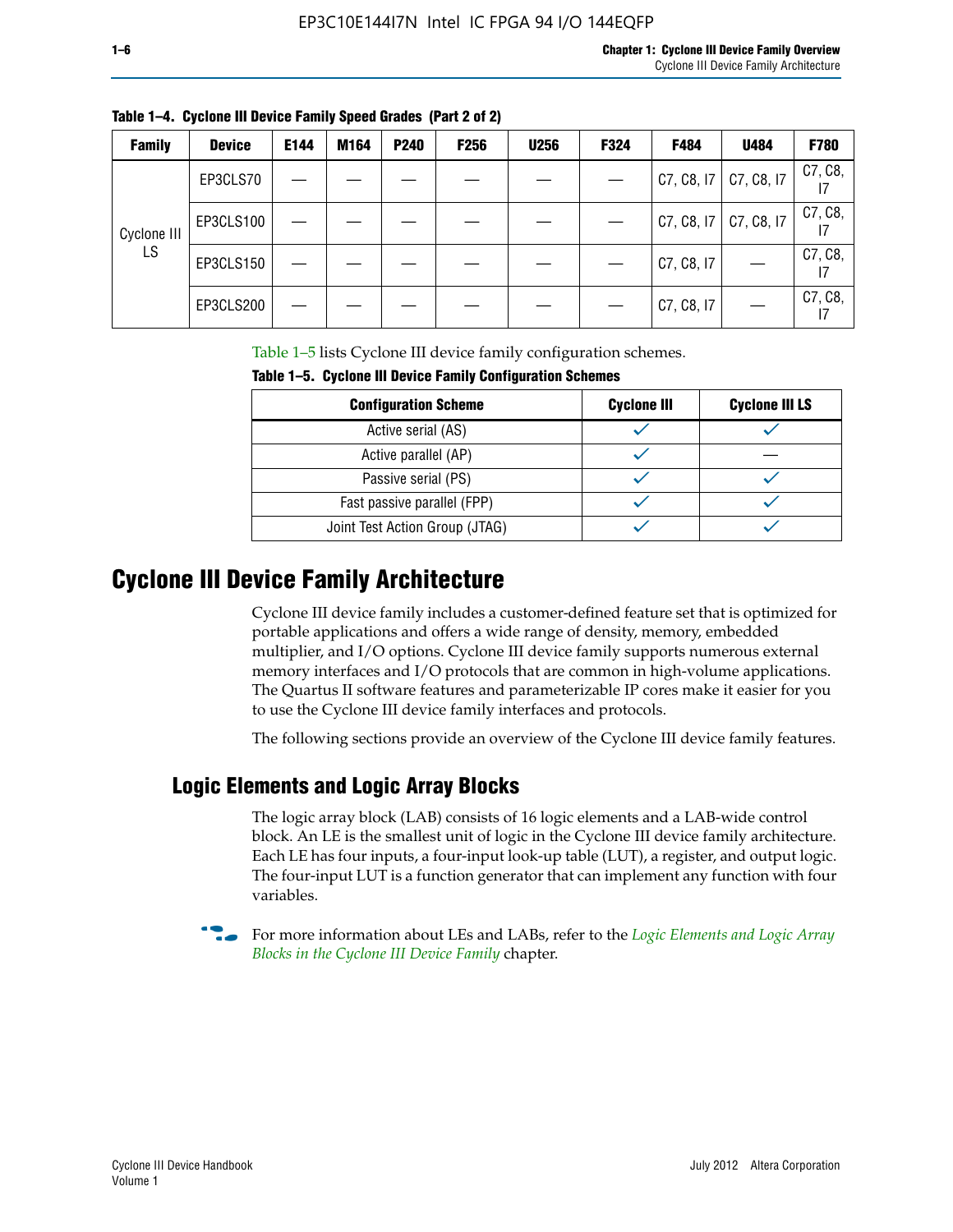#### **Memory Blocks**

Each M9K memory block of the Cyclone III device family provides nine Kbits of on-chip memory capable of operating at up to 315 MHz for Cyclone III devices and up to 274 MHz for Cyclone III LS devices. The embedded memory structure consists of M9K memory blocks columns that you can configure as RAM, first-in first-out (FIFO) buffers, or ROM. The Cyclone III device family memory blocks are optimized for applications such as high throughout packet processing, embedded processor program, and embedded data storage.

The Quartus II software allows you to take advantage of the M9K memory blocks by instantiating memory using a dedicated megafunction wizard or by inferring memory directly from the VHDL or Verilog source code.

M9K memory blocks support single-port, simple dual-port, and true dual-port operation modes. Single-port mode and simple dual-port mode are supported for all port widths with a configuration of  $\times1$ ,  $\times2$ ,  $\times4$ ,  $\times8$ ,  $\times9$ ,  $\times16$ ,  $\times18$ ,  $\times32$ , and  $\times36$ . True dual-port is supported in port widths with a configuration of  $\times$ 1,  $\times$ 2,  $\times$ 4,  $\times$ 8,  $\times$ 9,  $\times$ 16, and ×18.



**For more information about memory blocks, refer to the** *Memory Blocks in the Cyclone [III Device Family](http://www.altera.com/literature/hb/cyc3/cyc3_ciii51004.pdf)* chapter.

#### **Embedded Multipliers and Digital Signal Processing Support**

Cyclone III devices support up to 288 embedded multiplier blocks and Cyclone III LS devices support up to 396 embedded multiplier blocks. Each block supports one individual  $18 \times 18$ -bit multiplier or two individual  $9 \times 9$ -bit multipliers.

The Quartus II software includes megafunctions that are used to control the operation mode of the embedded multiplier blocks based on user parameter settings. Multipliers can also be inferred directly from the VHDL or Verilog source code. In addition to embedded multipliers, Cyclone III device family includes a combination of on-chip resources and external interfaces, making them ideal for increasing performance, reducing system cost, and lowering the power consumption of digital signal processing (DSP) systems. You can use Cyclone III device family alone or as DSP device co-processors to improve price-to-performance ratios of DSP systems.

The Cyclone III device family DSP system design support includes the following features:

- DSP IP cores:
	- Common DSP processing functions such as finite impulse response (FIR), fast Fourier transform (FFT), and numerically controlled oscillator (NCO) functions
	- Suites of common video and image processing functions
- Complete reference designs for end-market applications
- DSP Builder interface tool between the Quartus II software and the MathWorks Simulink and MATLAB design environments
- DSP development kits
- For more information about embedded multipliers and digital signal processing support, refer to the *[Embedded Multipliers in Cyclone III Devices](http://www.altera.com/literature/hb/cyc3/cyc3_ciii51005.pdf)* chapter.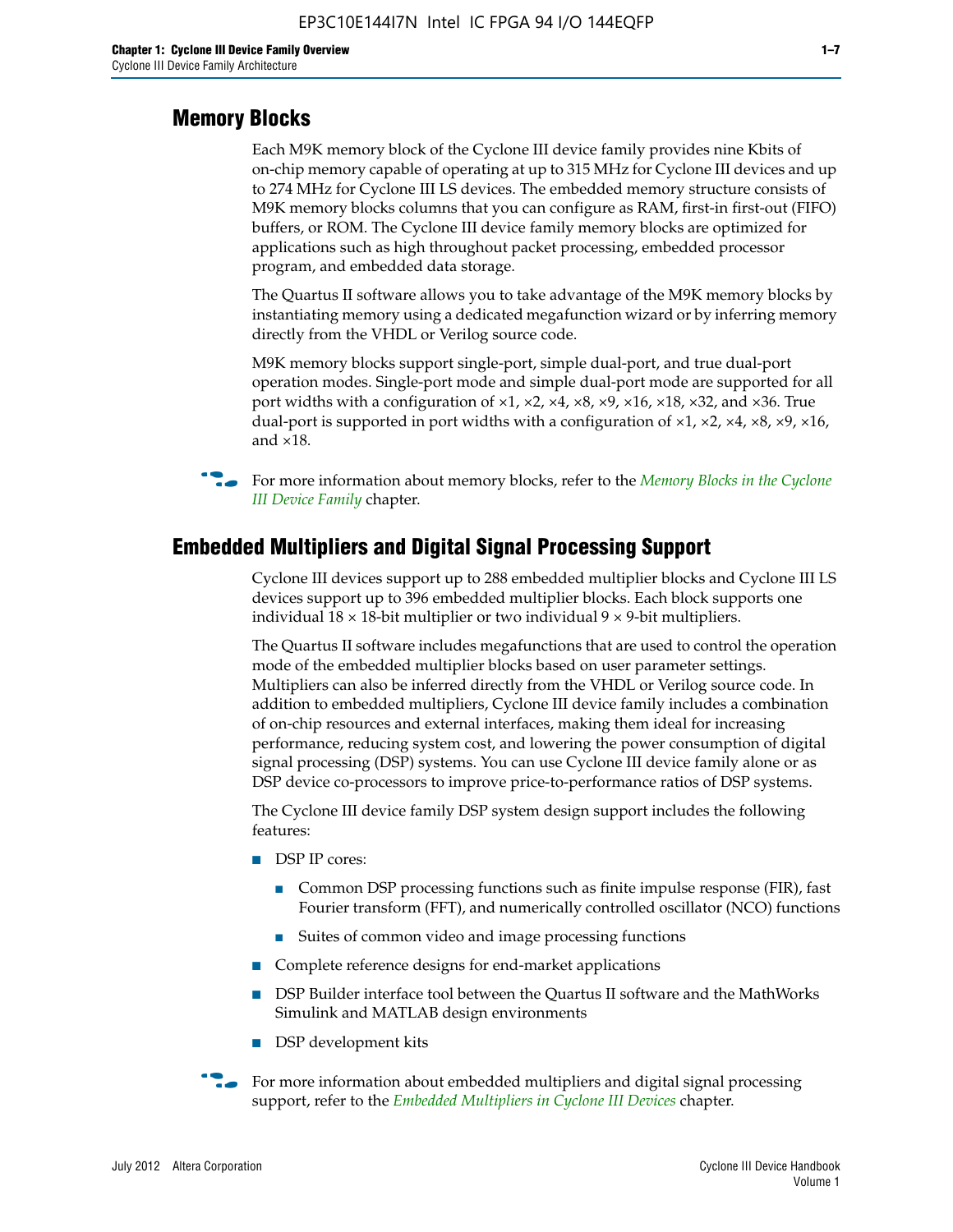#### **Clock Networks and PLLs**

Cyclone III device family includes 20 global clock networks. You can drive global clock signals from dedicated clock pins, dual-purpose clock pins, user logic, and PLLs. Cyclone III device family includes up to four PLLs with five outputs per PLL to provide robust clock management and synthesis. You can use PLLs for device clock management, external system clock management, and I/O interfaces.

You can dynamically reconfigure the Cyclone III device family PLLs to enable auto-calibration of external memory interfaces while the device is in operation. This feature enables the support of multiple input source frequencies and corresponding multiplication, division, and phase shift requirements. PLLs in Cyclone III device family may be cascaded to generate up to ten internal clocks and two external clocks on output pins from a single external clock source.

**For more PLL specifications and information, refer to the** *[Cyclone III Device Data Sheet](http://www.altera.com/literature/hb/cyc3/cyc3_ciii52001.pdf)***,** *[Cyclone III LS Device Data Sheet](http://www.altera.com/literature/hb/cyc3/cyc3_ciii52002.pdf)*, and *[Clock Networks and PLLs in the Cyclone III Device](http://www.altera.com/literature/hb/cyc3/cyc3_ciii51006.pdf)  [Family](http://www.altera.com/literature/hb/cyc3/cyc3_ciii51006.pdf)* chapters.

#### **I/O Features**

Cyclone III device family has eight I/O banks. All I/O banks support single-ended and differential I/O standards listed in Table 1–6.

| Type             | <b>I/O Standard</b>                                        |
|------------------|------------------------------------------------------------|
| Single-Ended I/O | LVTTL, LVCMOS, SSTL, HSTL, PCI, and PCI-X                  |
| Differential I/O | SSTL, HSTL, LVPECL, BLVDS, LVDS, mini-LVDS, RSDS, and PPDS |

**Table 1–6. Cyclone III Device Family I/O Standards Support** 

The Cyclone III device family I/O also supports programmable bus hold, programmable pull-up resistors, programmable delay, programmable drive strength, programmable slew-rate control to optimize signal integrity, and hot socketing. Cyclone III device family supports calibrated on-chip series termination ( $R_S$  OCT) or driver impedance matching (Rs) for single-ended I/O standards, with one OCT calibration block per side.

For more information, refer to the *[I/O Features in the Cyclone III Device Family](http://www.altera.com/literature/hb/cyc3/cyc3_ciii51007.pdf)* chapter.

#### **High-Speed Differential Interfaces**

Cyclone III device family supports high-speed differential interfaces such as BLVDS, LVDS, mini-LVDS, RSDS, and PPDS. These high-speed I/O standards in Cyclone III device family provide high data throughput using a relatively small number of I/O pins and are ideal for low-cost applications. Dedicated differential output drivers on the left and right I/O banks can send data rates at up to 875 Mbps for Cyclone III devices and up to 740 Mbps for Cyclone III LS devices, without the need for external resistors. This saves board space or simplifies PCB routing. Top and bottom I/O banks support differential transmission (with the addition of an external resistor network) data rates at up to 640 Mbps for both Cyclone III and Cyclone III LS devices.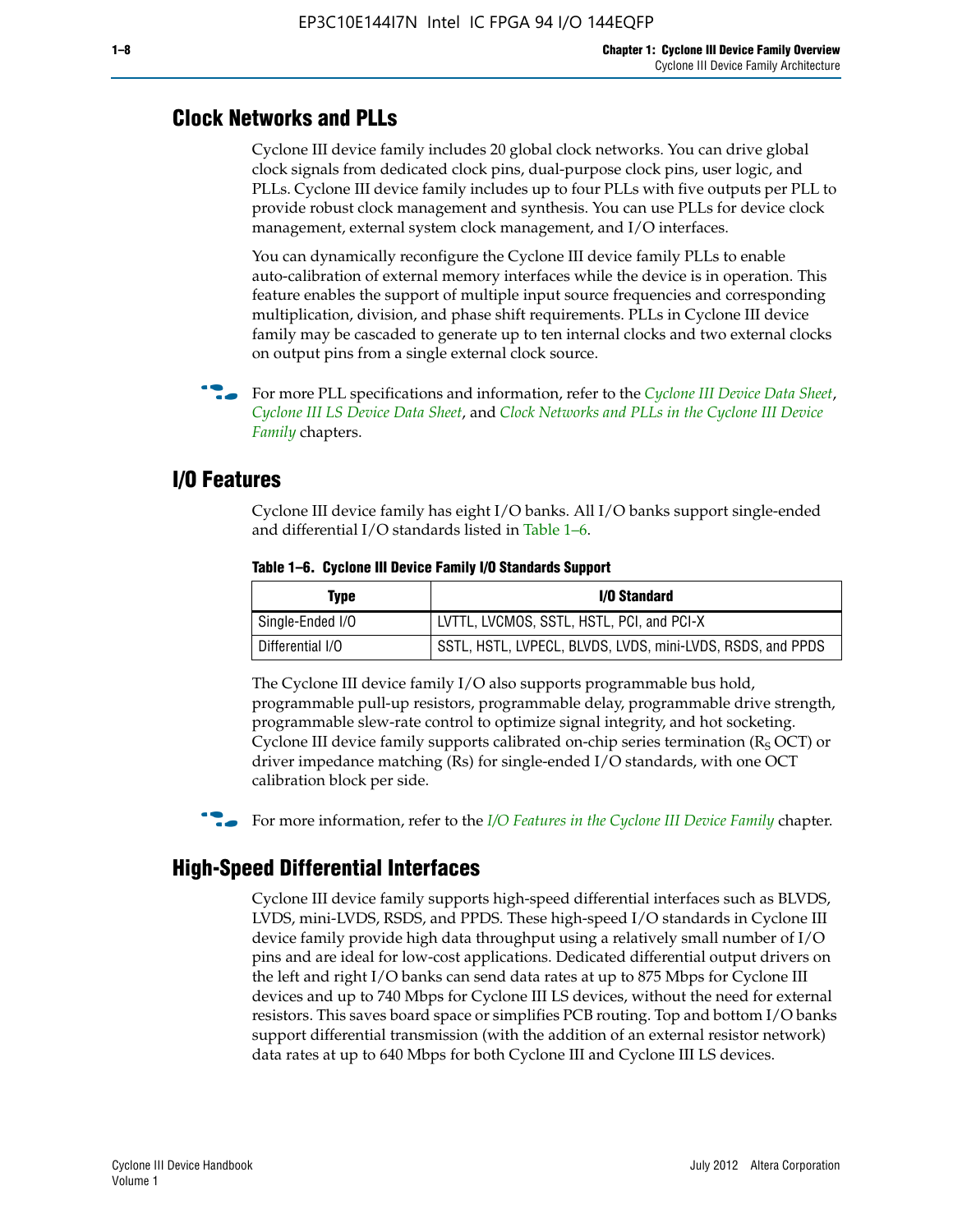**For more information, refer to the** *High-Speed Differential Interfaces in the Cyclone III* $\overline{a}$ *[Device Family](http://www.altera.com/literature/hb/cyc3/cyc3_ciii51008.pdf)* chapter.

#### **Auto-Calibrating External Memory Interfaces**

Cyclone III device family supports common memory types such as DDR, DDR2, SDR SDRAM, and QDRII SRAM. DDR2 SDRAM memory interfaces support data rates up to 400 Mbps for Cyclone III devices and 333 Mbps for Cyclone III LS devices. Memory interfaces are supported on all sides of Cyclone III device family. Cyclone III device family has the OCT, DDR output registers, and 8-to-36-bit programmable DQ group widths features to enable rapid and robust implementation of different memory standards.

An auto-calibrating megafunction is available in the Quartus II software for DDR and QDR memory interface PHYs. This megafunction is optimized to take advantage of the Cyclone III device family I/O structure, simplify timing closure requirements, and take advantage of the Cyclone III device family PLL dynamic reconfiguration feature to calibrate PVT changes.

**For more information, refer to the** *External Memory Interfaces in the Cyclone III Device [Family](http://www.altera.com/literature/hb/cyc3/cyc3_ciii51009.pdf)* chapter.

#### **Support for Industry-Standard Embedded Processors**

To quickly and easily create system-level designs using Cyclone III device family, you can select among the ×32-bit soft processor cores: Freescale®V1 Coldfire, ARM® Cortex M1, or Altera Nios® II, along with a library of 50 other IP blocks when using the system-on-a-programmable-chip (SOPC) Builder tool. SOPC Builder is an Altera Quartus II design tool that facilitates system-integration of IP blocks in an FPGA design. The SOPC Builder automatically generates interconnect logic and creates a testbench to verify functionality, saving valuable design time.

Cyclone III device family expands the peripheral set, memory, I/O, or performance of legacy embedded processors. Single or multiple Nios II embedded processors are designed into Cyclone III device family to provide additional co-processing power, or even replace legacy embedded processors in your system. Using the Cyclone III device family and Nios II together provide low-cost, high-performance embedded processing solutions, which in turn allow you to extend the life cycle of your product and improve time-to-market over standard product solutions.

 $\mathbb{I}$  Separate licensing of the Freescale and ARM embedded processors are required.

#### **Hot Socketing and Power-On-Reset**

Cyclone III device family features hot socketing (also known as hot plug-in or hot swap) and power sequencing support without the use of external devices. You can insert or remove a board populated with one or more Cyclone III device family during a system operation without causing undesirable effects to the running system bus or the board that was inserted into the system.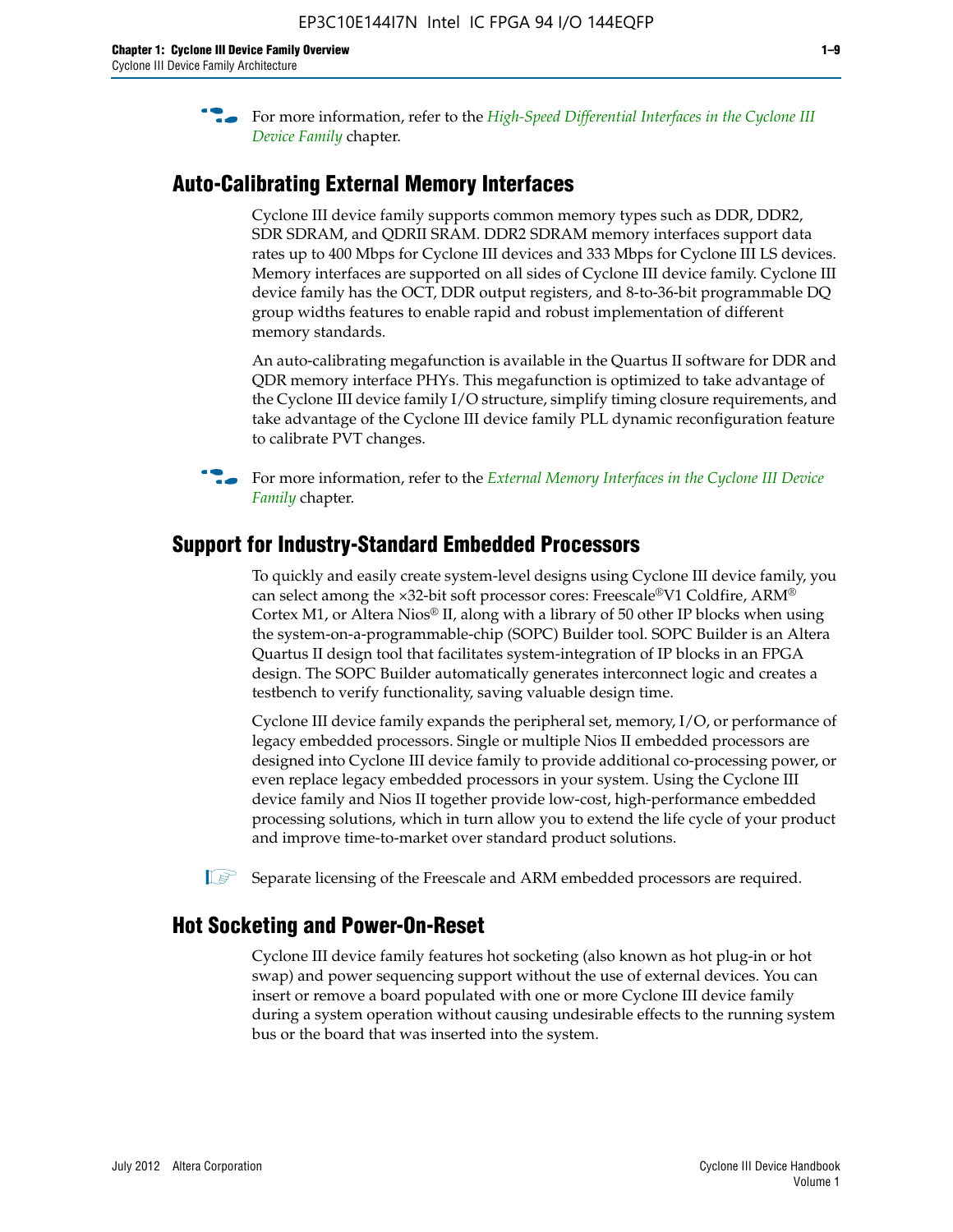The hot socketing feature allows you to use FPGAs on PCBs that also contain a mixture of 3.3-V, 2.5-V, 1.8-V, 1.5-V, and 1.2-V devices. The Cyclone III device family hot socketing feature eliminates power-up sequence requirements for other devices on the board for proper FPGA operation.

For more information about hot socketing and power-on-reset, refer to the *[Hot-Socketing and Power-on Reset in the Cyclone III Device Family](http://www.altera.com/literature/hb/cyc3/cyc3_ciii51011.pdf)* chapter.

#### **SEU Mitigation**

Cyclone III LS devices offer built-in error detection circuitry to detect data corruption due to soft errors in the CRAM cells. This feature allows CRAM contents to be read and verified to match a configuration-computed CRC value. The Quartus II software activates the built-in 32-bit CRC checker, which is part of the Cyclone III LS device.

**For more information about SEU mitigation, refer to the** *SEU Mitigation in the [Cyclone III Device Family](http://www.altera.com/literature/hb/cyc3/cyc3_ciii51013.pdf)* chapter.

#### **JTAG Boundary Scan Testing**

Cyclone III device family supports the JTAG IEEE Std. 1149.1 specification. The boundary-scan test (BST) architecture offers the capability to test pin connections without using physical test probes and captures functional data while a device is operating normally. Boundary-scan cells in the Cyclone III device family can force signals onto pins or capture data from pins or from logic array signals. Forced test data is serially shifted into the boundary-scan cells. Captured data is serially shifted out and externally compared to expected results. In addition to BST, you can use the IEEE Std. 1149.1 controller for the Cyclone III LS device in-circuit reconfiguration (ICR).

**f f**or more information about JTAG boundary scan testing, refer to the *IEEE* 1149.1 *[\(JTAG\) Boundary-Scan Testing for the Cyclone III Device Family](http://www.altera.com/literature/hb/cyc3/cyc3_ciii51014.pdf)* chapter.

#### **Quartus II Software Support**

The Quartus II software is the leading design software for performance and productivity. It is the only complete design solution for CPLDs, FPGAs, and ASICs in the industry. The Quartus II software includes an integrated development environment to accelerate system-level design and seamless integration with leading third-party software tools and flows.

The Cyclone III LS devices provide both physical and functional separation between security critical design partitions. Cyclone III LS devices offer isolation between design partitions. This ensures that device errors do not propagate from one partition to another, whether unintentional or intentional. The Quartus II software design separation flow facilitates the creation of separation regions in Cyclone III LS devices by tightly controlling the routing in and between the LogicLock regions. For ease of use, the separation flow integrates in the existing incremental compilation flow.

f For more information about the Quartus II software features, refer to the *[Quartus II](http://www.altera.com/literature/hb/qts/quartusii_handbook.pdf)  [Handbook](http://www.altera.com/literature/hb/qts/quartusii_handbook.pdf)*.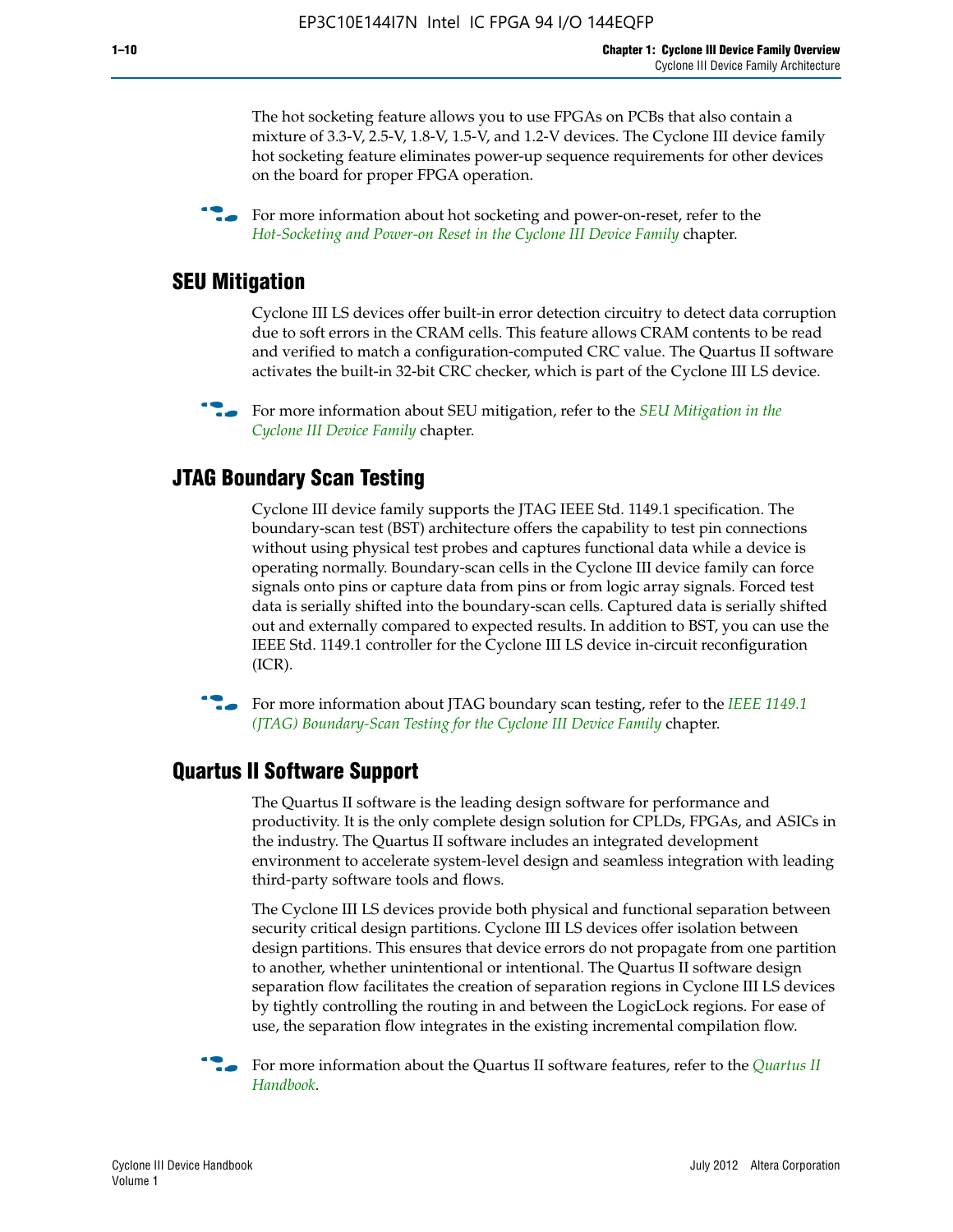#### **Configuration**

Cyclone III device family uses SRAM cells to store configuration data. Configuration data is downloaded to Cyclone III device family each time the device powers up. Low-cost configuration options include the Altera EPCS family serial flash devices as well as commodity parallel flash configuration options. These options provide the flexibility for general-purpose applications and the ability to meet specific configuration and wake-up time requirements of the applications. Cyclone III device family supports the AS, PS, FPP, and JTAG configuration schemes. The AP configuration scheme is only supported in Cyclone III devices.



f For more information about configuration, refer to the *[Configuration, Design Security,](http://www.altera.com/literature/hb/cyc3/cyc3_ciii51016.pdf)  [and Remote System Upgrades in the Cyclone III Device Family](http://www.altera.com/literature/hb/cyc3/cyc3_ciii51016.pdf)* chapter.

#### **Remote System Upgrades**

Cyclone III device family offers remote system upgrade without an external controller. The remote system upgrade capability in Cyclone III device family allows system upgrades from a remote location. Soft logic (either the Nios II embedded processor or user logic) implemented in Cyclone III device family can download a new configuration image from a remote location, store it in configuration memory, and direct the dedicated remote system upgrade circuitry to start a reconfiguration cycle. The dedicated circuitry performs error detection during and after the configuration process, and can recover from an error condition by reverting to a safe configuration image. The dedicated circuitry also provides error status information. Cyclone III devices support remote system upgrade in the AS and AP configuration scheme. Cyclone III LS devices support remote system upgrade in the AS configuration scheme only.

**For more information, refer to the** *Configuration, Design Security, and Remote System [Upgrades in the Cyclone III Device Family](http://www.altera.com/literature/hb/cyc3/cyc3_ciii51016.pdf)* chapter.

#### **Design Security (Cyclone III LS Devices Only)**

Cyclone III LS devices offer design security features which play a vital role in the large and critical designs in the competitive military and commercial environments. Equipped with the configuration bit stream encryption and anti-tamper features, Cyclone III LS devices protect your designs from copying, reverse engineering and tampering. The configuration security of Cyclone III LS devices uses AES with 256-bit security key.

f For more information, refer to the *[Configuration, Design Security, and Remote System](http://www.altera.com/literature/hb/cyc3/cyc3_ciii51016.pdf)  [Upgrades in Cyclone III Device Family](http://www.altera.com/literature/hb/cyc3/cyc3_ciii51016.pdf)* chapter.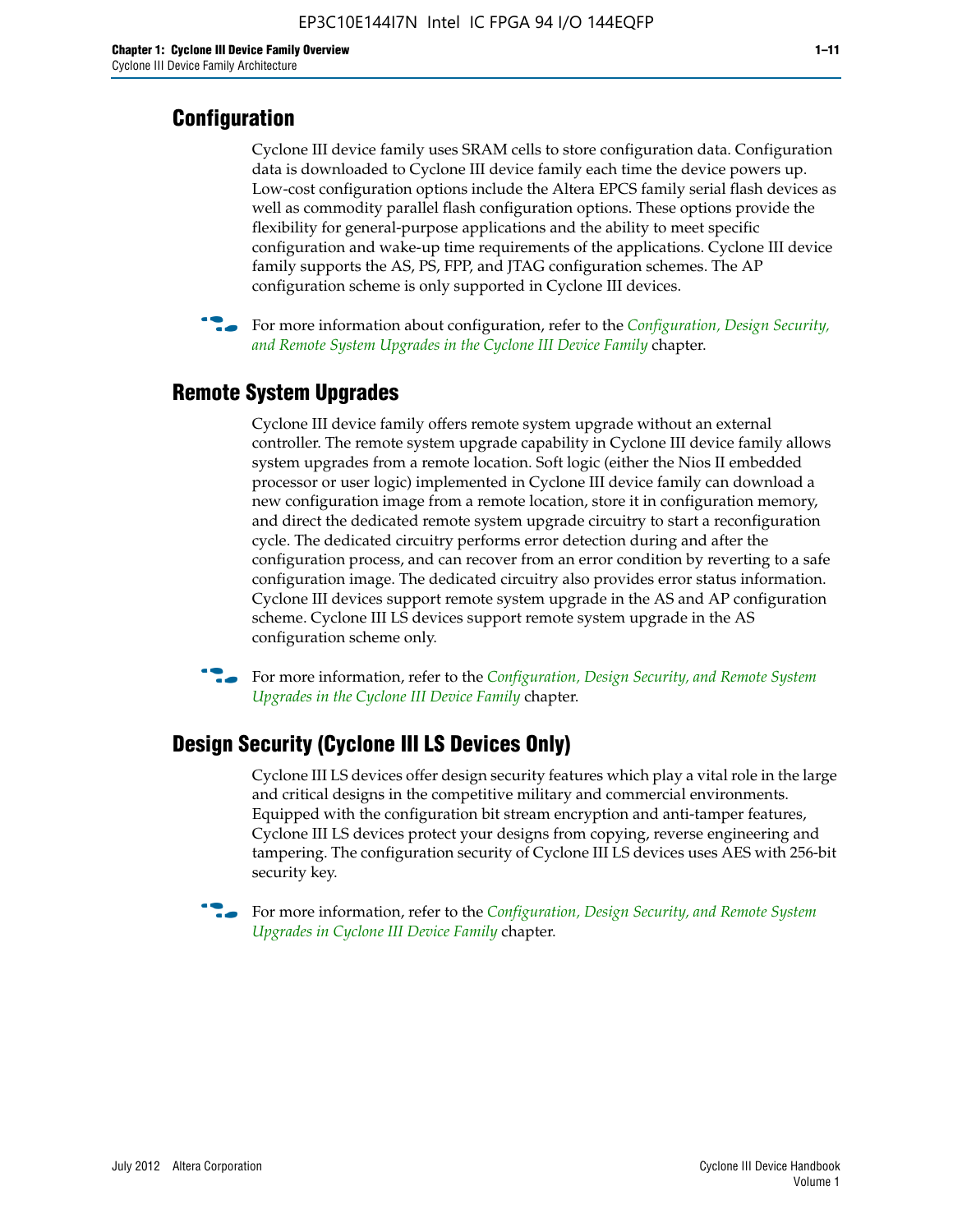## **Reference and Ordering Information**

Figure 1–1 and Figure 1–2 show the ordering codes for Cyclone III and Cyclone III LS devices.







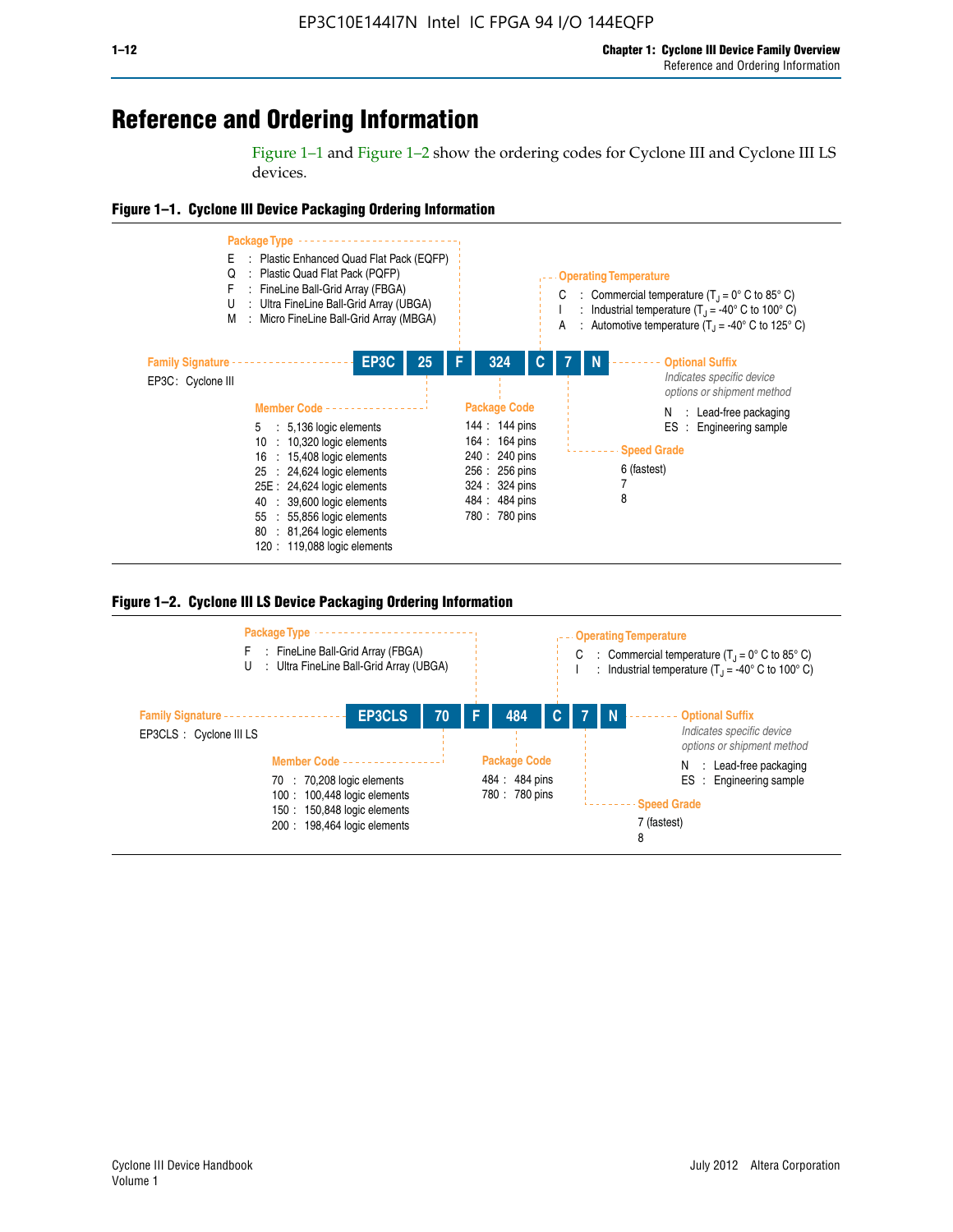# **Document Revision History**

Table 1–7 lists the revision history for this document.

| Table 1-7. Document Revision History |  |  |  |  |
|--------------------------------------|--|--|--|--|
|--------------------------------------|--|--|--|--|

| <b>Date</b>      | <b>Version</b> | <b>Changes</b>                                                                                                                                                                                                                                                                                                                                                                          |
|------------------|----------------|-----------------------------------------------------------------------------------------------------------------------------------------------------------------------------------------------------------------------------------------------------------------------------------------------------------------------------------------------------------------------------------------|
| <b>July 2012</b> | 2.4            | Updated 484 pin package code in Figure 1-1.                                                                                                                                                                                                                                                                                                                                             |
|                  |                | <b>Updated Table 1–1 and Table 1–2.</b>                                                                                                                                                                                                                                                                                                                                                 |
| December 2011    | 2.3            | ■ Updated Figure $1-1$ and Figure $1-2$ .                                                                                                                                                                                                                                                                                                                                               |
|                  |                | $\blacksquare$ Updated hyperlinks.                                                                                                                                                                                                                                                                                                                                                      |
|                  |                | $\blacksquare$ Minor text edits.                                                                                                                                                                                                                                                                                                                                                        |
| December 2009    | 2.2            | Minor text edits.                                                                                                                                                                                                                                                                                                                                                                       |
| <b>July 2009</b> | 2.1            | Minor edit to the hyperlinks.                                                                                                                                                                                                                                                                                                                                                           |
|                  |                | $\blacksquare$ Added Table 1-5.                                                                                                                                                                                                                                                                                                                                                         |
|                  |                | ■ Updated Table 1–1, Table 1–2, Table 1–3, and Table 1–4.                                                                                                                                                                                                                                                                                                                               |
| <b>June 2009</b> | 2.0            | • Updated "Introduction", "Cyclone III Device Family Architecture", "Embedded Multipliers<br>and Digital Signal Processing Support ", "Clock Networks and PLLs ", "I/O Features ",<br>"High-Speed Differential Interfaces ", "Auto-Calibrating External Memory Interfaces",<br>"Quartus II Software Support", "Configuration ", and "Design Security (Cyclone III LS<br>Devices Only)". |
|                  |                | Removed "Referenced Document" section.                                                                                                                                                                                                                                                                                                                                                  |
|                  |                | • Updated "Increased System Integration" section.                                                                                                                                                                                                                                                                                                                                       |
| October 2008     | 1.3            | Updated "Memory Blocks" section.                                                                                                                                                                                                                                                                                                                                                        |
|                  |                | $\blacksquare$ Updated chapter to new template.                                                                                                                                                                                                                                                                                                                                         |
|                  |                | Added 164-pin Micro FineLine Ball-Grid Array (MBGA) details to Table 1-2, Table 1-3 and<br>Table $1-4$ .                                                                                                                                                                                                                                                                                |
| May 2008         | 1.2            | $\blacksquare$ Updated Figure 1-2 with automotive temperature information.                                                                                                                                                                                                                                                                                                              |
|                  |                | ■ Updated "Increased System Integration" section, Table 1–6, and "High-Speed Differential<br>Interfaces" section with BLVDS information.                                                                                                                                                                                                                                                |
|                  |                | Removed the text "Spansion" in "Increased System.                                                                                                                                                                                                                                                                                                                                       |
|                  |                | Integration" and "Configuration" sections.                                                                                                                                                                                                                                                                                                                                              |
|                  |                | Removed trademark symbol from "MultiTrack" in "MultiTrack Interconnect".                                                                                                                                                                                                                                                                                                                |
| <b>July 2007</b> | 1.1            | Removed registered trademark symbol from "Simulink" and "MATLAB" from "Embedded<br>Multipliers and Digital.                                                                                                                                                                                                                                                                             |
|                  |                | Signal Processing Support" section.                                                                                                                                                                                                                                                                                                                                                     |
|                  |                | Added chapter TOC and "Referenced Documents" section.                                                                                                                                                                                                                                                                                                                                   |
| March 2007       | 1.0            | Initial release.                                                                                                                                                                                                                                                                                                                                                                        |